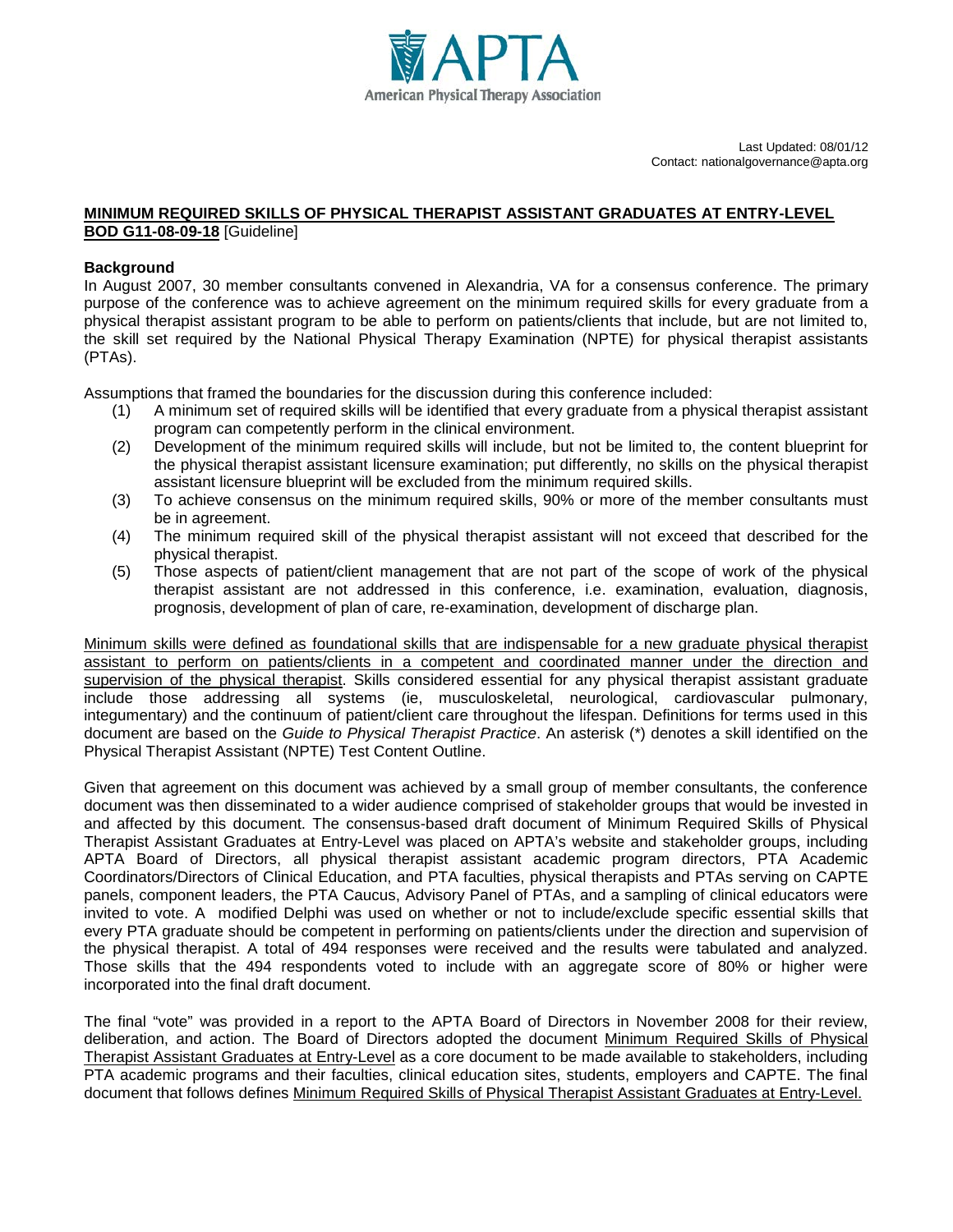| <b>PTA Skill Category</b>                                                                                                                                                                                                                                                                                                                                                                                                                                                                                                                                 | <b>Description of Minimum Skills for PTA</b>                                                                                                                                                                                                                                                                                                                                                                                                                                                                                                                                                                                                                                                                                                                                                                                                                                                                                                                                                                                                                                                                                                                                                                                                                                                         |
|-----------------------------------------------------------------------------------------------------------------------------------------------------------------------------------------------------------------------------------------------------------------------------------------------------------------------------------------------------------------------------------------------------------------------------------------------------------------------------------------------------------------------------------------------------------|------------------------------------------------------------------------------------------------------------------------------------------------------------------------------------------------------------------------------------------------------------------------------------------------------------------------------------------------------------------------------------------------------------------------------------------------------------------------------------------------------------------------------------------------------------------------------------------------------------------------------------------------------------------------------------------------------------------------------------------------------------------------------------------------------------------------------------------------------------------------------------------------------------------------------------------------------------------------------------------------------------------------------------------------------------------------------------------------------------------------------------------------------------------------------------------------------------------------------------------------------------------------------------------------------|
| <b>Plan of Care Review</b><br>Review of physical therapy<br>٠<br>documents<br><b>Review of medical record</b><br>٠<br>Identification of pertinent<br>٠<br>information<br><b>Identification of</b><br>٠<br>indications,<br>contraindications,<br>precautions, safety<br>considerations, and<br>expected outcomes<br><b>Access to related literature</b><br>٠<br>Match patient goals to<br>٠<br>selected interventions<br>Identification of role in<br>٠<br>patient care<br>Identification of items to<br>٠<br>be communicated to the<br>physical therapist | Read all physical therapy documentation, including initial<br>1.<br>examination and plan of care.<br>A. Note indications, contraindications, precautions and<br>safety considerations for the patient.<br>B. Note goals and expected outcomes.<br>C. Seek clarification from physical therapist, as needed.<br>2.<br>Review information in the medical record at each visit,<br>including:<br>A. Monitor medical record for changes in medical status<br>and/or medical procedures.<br>B. Collect data on patient's current condition, compare<br>results to previously collected data and safety<br>parameters established by the physical therapist, and<br>determine if the safety parameters have been met.<br>C. Seek clarification from appropriate health professions'<br>staff for unfamiliar or ambiguous information.<br>3.<br>Identify when the directed interventions are either beyond the<br>scope of work or personal scope of work of the PTA.<br>Communicate to the physical therapist when there are<br>4.<br>significant changes in the patient's medical status, physician<br>referral, or when the criticality and complexity of the patient is<br>beyond the knowledge, skills, and abilities of the PTA.<br>Explain the rationale for selected interventions to achieve<br>5. |
|                                                                                                                                                                                                                                                                                                                                                                                                                                                                                                                                                           | patient goals as identified in the plan of care.                                                                                                                                                                                                                                                                                                                                                                                                                                                                                                                                                                                                                                                                                                                                                                                                                                                                                                                                                                                                                                                                                                                                                                                                                                                     |
| <b>Provision of Procedural</b><br><b>Interventions</b><br>Compliance with policies,<br>$\bullet$<br>procedures, ethical<br>standards, etc.<br><b>Risk management</b><br>٠<br>strategies<br><b>Protection of patient</b><br>$\bullet$<br>privacy, rights, and dignity<br><b>Competent provision of</b><br>interventions, including:<br><b>Therapeutic exercise</b><br>$\bullet$<br><b>Functional training</b><br>$\bullet$                                                                                                                                 | Provide interventions compliant with federal and state<br>1.<br>licensing requirements, APTA standards documents (eg,<br>Guide for Conduct for the PTA, Code of Ethics), and facility<br>policies and procedures.<br>Assure safety of patient and self throughout patient care.<br>2.<br>A. Identify the need for and take action when safety of<br>patient or self may be at risk or has been compromised.<br>B. Utilize risk management strategies (eg, universal<br>precautions, body mechanics).<br>3.<br>Assure patient privacy, rights, and dignity.<br>A. Follow HIPAA requirements and observe Patient Bill of                                                                                                                                                                                                                                                                                                                                                                                                                                                                                                                                                                                                                                                                               |
| <b>Manual therapy</b><br>٠<br>techniques<br><b>Application and</b><br>$\bullet$<br>adjustment of devices<br>and equipment*<br>Airway clearance<br>$\bullet$<br>techniques<br><b>Integumentary repair</b><br>$\bullet$<br>and protection<br>techniques                                                                                                                                                                                                                                                                                                     | Rights.<br>B. Position/drape to protect patient modesty.<br>Provide competent provision of physical therapy interventions,<br>4.<br>including:<br>Therapeutic exercise<br>A. Aerobic Capacity/Endurance Conditioning or<br>Reconditioning<br>Increase workload over time<br>$1_{\cdot}$<br>2.<br>Movement efficiency and energy conservation<br>training                                                                                                                                                                                                                                                                                                                                                                                                                                                                                                                                                                                                                                                                                                                                                                                                                                                                                                                                             |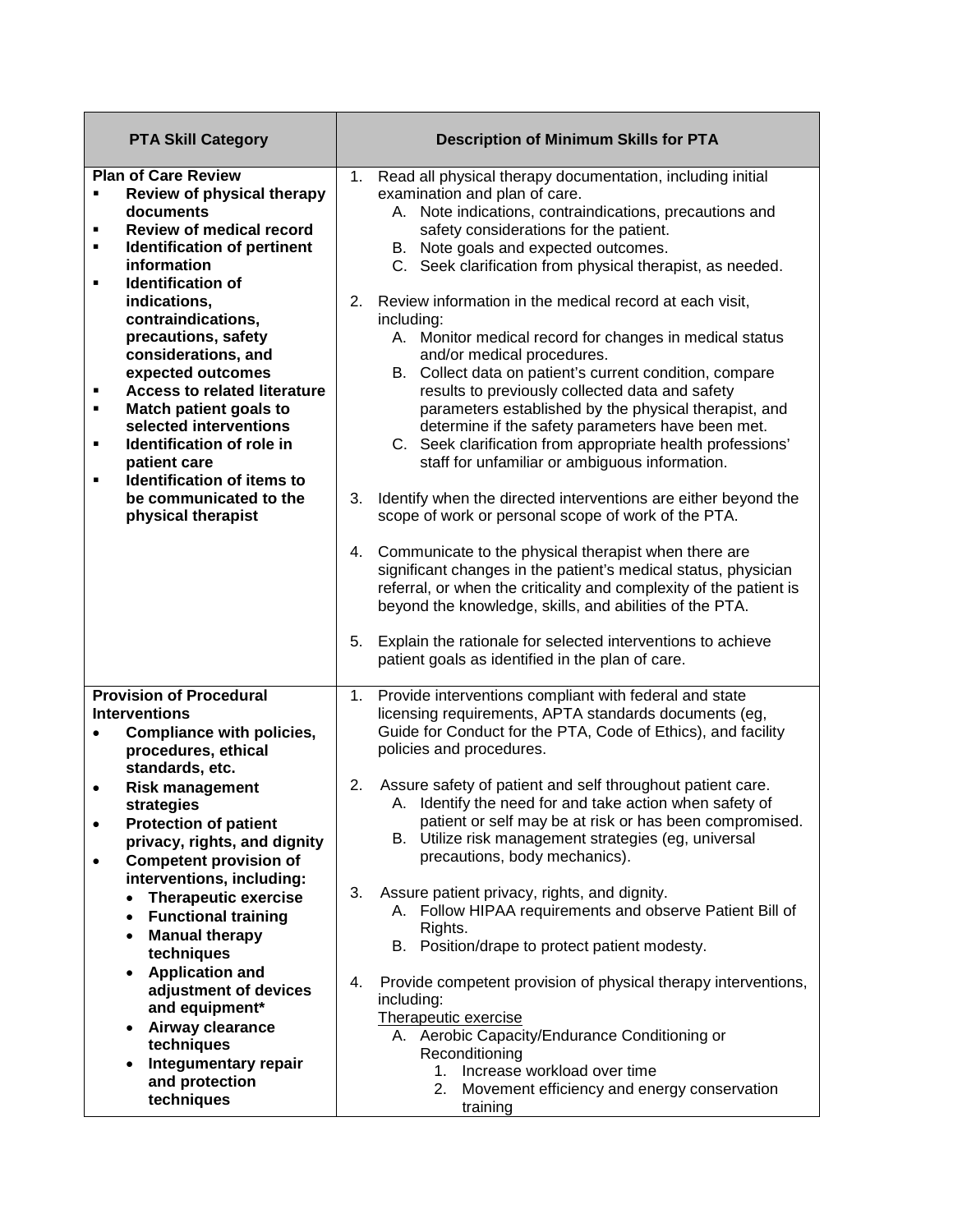| <b>PTA Skill Category</b>                                                                                                                                                                                                                      | <b>Description of Minimum Skills for PTA</b>                                                                                                                                                                                                                                                                                                                          |
|------------------------------------------------------------------------------------------------------------------------------------------------------------------------------------------------------------------------------------------------|-----------------------------------------------------------------------------------------------------------------------------------------------------------------------------------------------------------------------------------------------------------------------------------------------------------------------------------------------------------------------|
| Electrotherapeutic<br>$\bullet$<br>modalities*<br><b>Physical agents and</b><br>$\bullet$<br>mechanical modalities*<br><b>Assessment of patient</b><br>٠<br>response<br><b>Clinical problem solving</b><br>٠<br>Ability to modify<br>$\bullet$ | 3. Walking/wheelchair propulsion programs<br>B. Balance, coordination, and agility training<br>Developmental activities training<br>1.<br>2.<br>Neuromuscular education or reeducation<br>3.<br>Postural awareness training<br>4. Standardized, programmatic, complementary<br>exercise approaches (protocols)<br>5. Task-Specific Performance Training (eg, transfer |
| techniques                                                                                                                                                                                                                                     | training, mobility exercises, functional reaching)<br>C. Body mechanics and postural stabilization<br>1. Body mechanics training<br>2. Postural stabilization activities<br>3. Postural awareness training                                                                                                                                                            |
|                                                                                                                                                                                                                                                | D. Flexibility exercises<br>1. Range of motion<br>2. Stretching (eg, Passive, Active, Mechanical)                                                                                                                                                                                                                                                                     |
|                                                                                                                                                                                                                                                | E. Gait and locomotion training<br>1. Developmental activities training<br>2. Gait training (with and without devices)<br>3. Standardized, programmatic, complementary<br>exercise approaches<br>4. Wheelchair propulsion and safety                                                                                                                                  |
|                                                                                                                                                                                                                                                | F. Neuromotor development training<br>Developmental activities training<br>1.<br>Movement pattern training<br>2.<br>Neuromuscular education or reeducation<br>3.                                                                                                                                                                                                      |
|                                                                                                                                                                                                                                                | G. Relaxation<br>Breathing strategies (with respect to delivery of an<br>1.<br>intervention)<br>2. Relaxation techniques (with respect to delivery of<br>an intervention)                                                                                                                                                                                             |
|                                                                                                                                                                                                                                                | H. Strength, power, and endurance training for head, neck,<br>limb, trunk, and ventilatory muscles<br>1. Active assistive, active, and resistive exercises,<br>including concentric, dynamic/isotonic, eccentric,<br>isometric, diaphragmatic breathing, and low-level<br>plyometrics (eg, kicking a ball, throwing a ball)                                           |
|                                                                                                                                                                                                                                                | Functional training in self-care and home management                                                                                                                                                                                                                                                                                                                  |
|                                                                                                                                                                                                                                                | A. Activities of daily living (ADL) training<br>1. Bed mobility and transfer training<br>2. Activity specific performance training                                                                                                                                                                                                                                    |
|                                                                                                                                                                                                                                                | B. Device and equipment use and training<br>1. Assistive and adaptive device or equipment<br>training during ADL                                                                                                                                                                                                                                                      |
|                                                                                                                                                                                                                                                | C. Injury Prevention or reduction<br>1. Injury prevention education during self-care and<br>home management<br>2. Injury prevention or reduction with use of devices<br>and equipment<br>3. Safety awareness training during self-care and<br>home management                                                                                                         |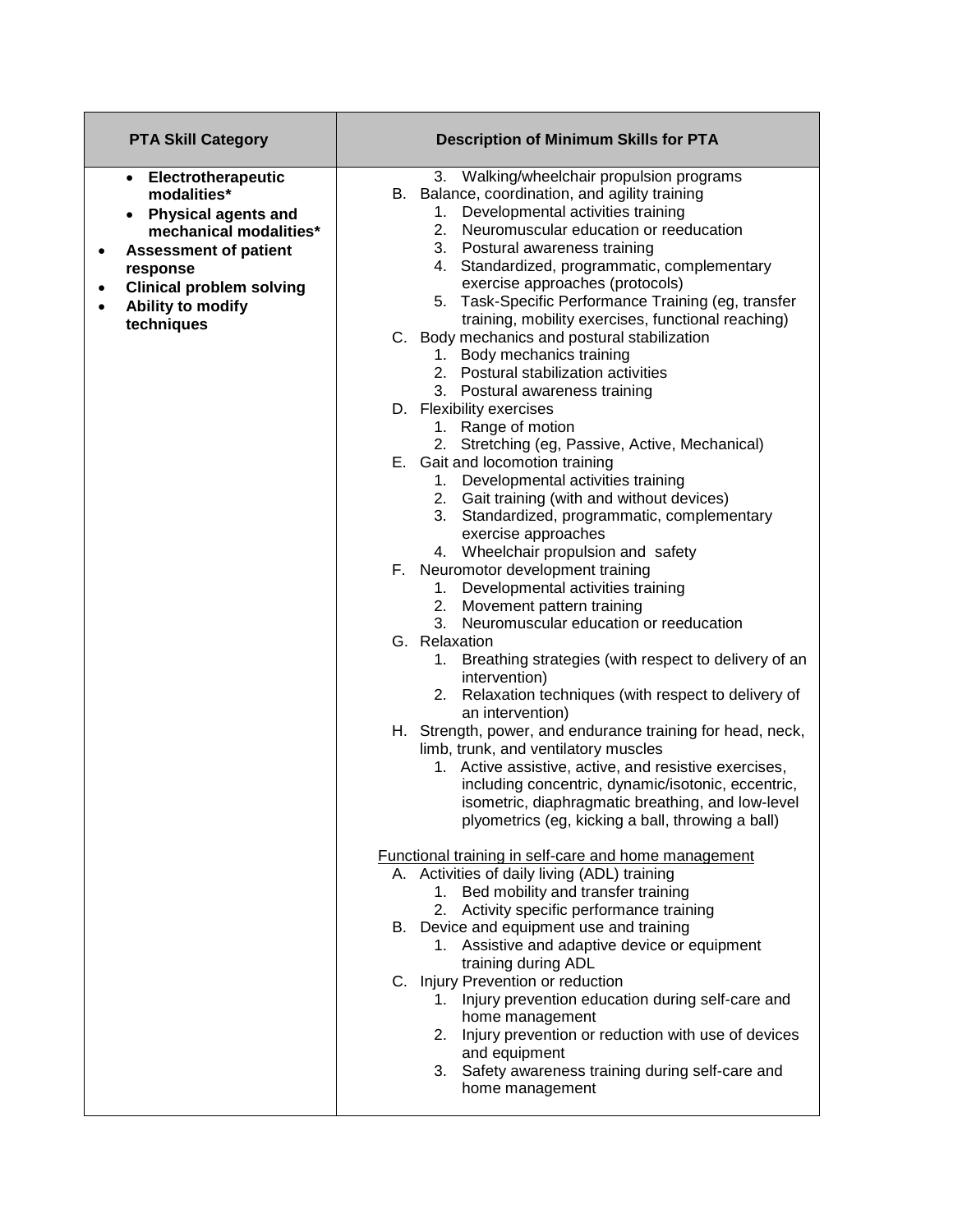| <b>PTA Skill Category</b> | <b>Description of Minimum Skills for PTA</b>                             |
|---------------------------|--------------------------------------------------------------------------|
|                           | Manual therapy techniques                                                |
|                           | A. Therapeutic Massage                                                   |
|                           | <b>B.</b> Soft Tissue mobilization                                       |
|                           | C. Passive range of motion                                               |
|                           | Application and adjustment of devices and equipment                      |
|                           | A. Adaptive devices                                                      |
|                           | 1. Hospital Beds                                                         |
|                           | 2. Raised Toilet Seats                                                   |
|                           | <b>B.</b> Assistive devices                                              |
|                           | 1. Canes<br>2. Crutches                                                  |
|                           | 3. Long-handled reachers                                                 |
|                           | 4. Walkers                                                               |
|                           | 5. Wheelchairs                                                           |
|                           | C. Orthotic and prosthetic devices                                       |
|                           | 1. Braces                                                                |
|                           | D. Protective devices                                                    |
|                           | 1. Braces                                                                |
|                           | E. Supportive devices, such as:                                          |
|                           | 1. Compression garments                                                  |
|                           | 2. Elastic wraps                                                         |
|                           | 3. Soft neck collars                                                     |
|                           | 4. Slings                                                                |
|                           | 5. Supplemental oxygen                                                   |
|                           | Breathing strategies/oxygenation                                         |
|                           | 1. Identify patient in respiratory distress                              |
|                           | 2. Reposition patient to improve respiratory function                    |
|                           | 3. Instruct patient in a variety of breathing techniques                 |
|                           | (pursed lip breathing, paced breathing, etc.)                            |
|                           | 4. Administration of prescribed oxygen during                            |
|                           | interventions.                                                           |
|                           | Integumentary protection                                                 |
|                           | 1. Recognize interruptions in integumentary integrity                    |
|                           | 2. Repositioning                                                         |
|                           | 3. Patient education                                                     |
|                           | 4. Edema management                                                      |
|                           | Electrotherapeutic modalities, such as:                                  |
|                           | 1. Electrotherapeutic delivery of medications                            |
|                           | 2. Electrical muscle stimulation                                         |
|                           | 3. Electrical stimulation for tissue repair                              |
|                           | 4. Functional electrical stimulation                                     |
|                           | 5. High-voltage pulsed current                                           |
|                           | 6. Neuromuscular electrical stimulation                                  |
|                           | 7. Transcutaneous electrical nerve stimulation                           |
|                           |                                                                          |
|                           | <b>Physical agents</b><br>Cryotherapy (eg, cold pack, ice massage,<br>1. |
|                           | vapocoolant spray, hydrotherapy)                                         |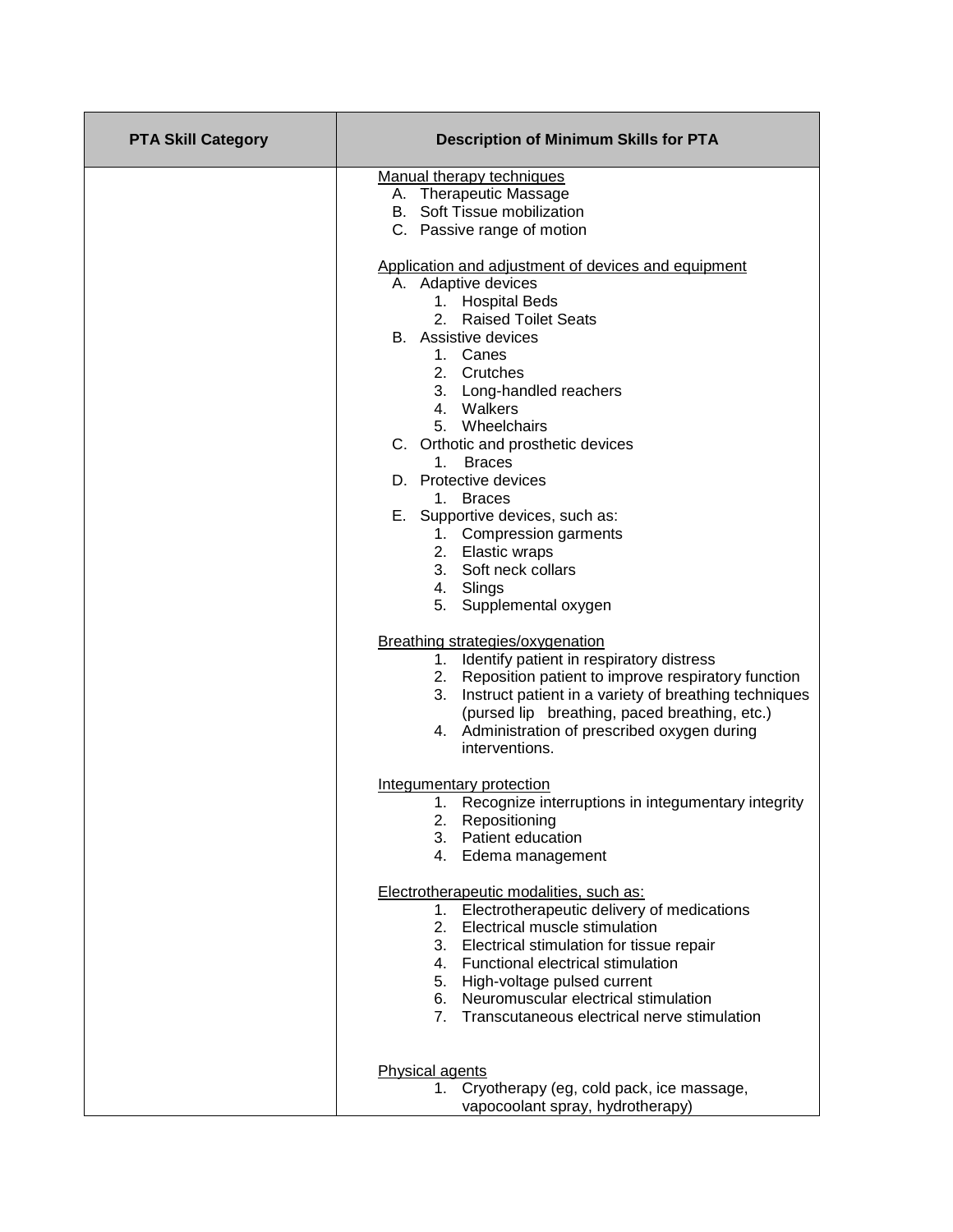| <b>PTA Skill Category</b>                                                  | <b>Description of Minimum Skills for PTA</b>                                                                                                                                                                                                                                                                                                                                                                                                                                                                                                                                |
|----------------------------------------------------------------------------|-----------------------------------------------------------------------------------------------------------------------------------------------------------------------------------------------------------------------------------------------------------------------------------------------------------------------------------------------------------------------------------------------------------------------------------------------------------------------------------------------------------------------------------------------------------------------------|
|                                                                            | Ultrasound<br>2.<br>3.<br>Thermotherapy (eg, dry heat, hot packs, paraffin<br>baths, hydrotherapy)<br>Mechanical modalities<br>1. Compression therapies<br>2. Mechanical motion devices<br>3.<br><b>Traction devices</b><br>5. Determine patient's response to the intervention:<br>A. Interview patient and accurately interpret verbal and<br>nonverbal responses<br>B. Identify secondary effects or complications caused by<br>the intervention<br>C. Determine outcome of intervention (positive or<br>negative), including data collection and functional<br>measures |
|                                                                            | 6. Use clinical problem solving skills in patient care.<br>A. Determine if patient is safe and comfortable with the<br>intervention, and, if not, determine appropriate<br>modifications<br>B. Compare results of intervention to previously collected<br>data and determine if there is progress toward the<br>expectations established by the PT or if the expectations<br>have been met<br>C. Determine if modifications to the interventions are<br>needed to improve patient response                                                                                  |
|                                                                            | Modify interventions to improve patient response.<br>7.<br>A. Determine modifications that can be made to the<br>intervention within the plan of care<br>B. Communicate with physical therapist when modifications<br>are outside scope of work or personal scope of work of<br><b>PTA</b><br>C. Select and implement modification<br>D. Determine patient outcomes from the modification                                                                                                                                                                                   |
| <b>Patient Instruction</b>                                                 | Apply principles of learning using a variety of teaching<br>1.                                                                                                                                                                                                                                                                                                                                                                                                                                                                                                              |
| Application of principles of<br>$\bullet$<br>learning                      | strategies during patient instruction.                                                                                                                                                                                                                                                                                                                                                                                                                                                                                                                                      |
| Use of variety of teaching<br>$\bullet$                                    | Provide clear instructions (eg, verbal, visual).<br>2.                                                                                                                                                                                                                                                                                                                                                                                                                                                                                                                      |
| strategies<br><b>Methods to enhance</b><br>٠<br>compliance                 | 3.<br>Apply methods to enhance compliance (eg, handouts,<br>reporting forms).                                                                                                                                                                                                                                                                                                                                                                                                                                                                                               |
| <b>Clarity in instructions</b><br><b>Assessment of patient</b><br>response | Determine patient response/understanding of instruction.<br>4.                                                                                                                                                                                                                                                                                                                                                                                                                                                                                                              |
| <b>Patient Progression</b>                                                 | Implement competent patient progression.<br>1.                                                                                                                                                                                                                                                                                                                                                                                                                                                                                                                              |
| <b>Competent patient</b>                                                   | Identify the need to progress via data collection.<br>А.                                                                                                                                                                                                                                                                                                                                                                                                                                                                                                                    |
| progression                                                                | Determine what progression can be made within the<br>В.                                                                                                                                                                                                                                                                                                                                                                                                                                                                                                                     |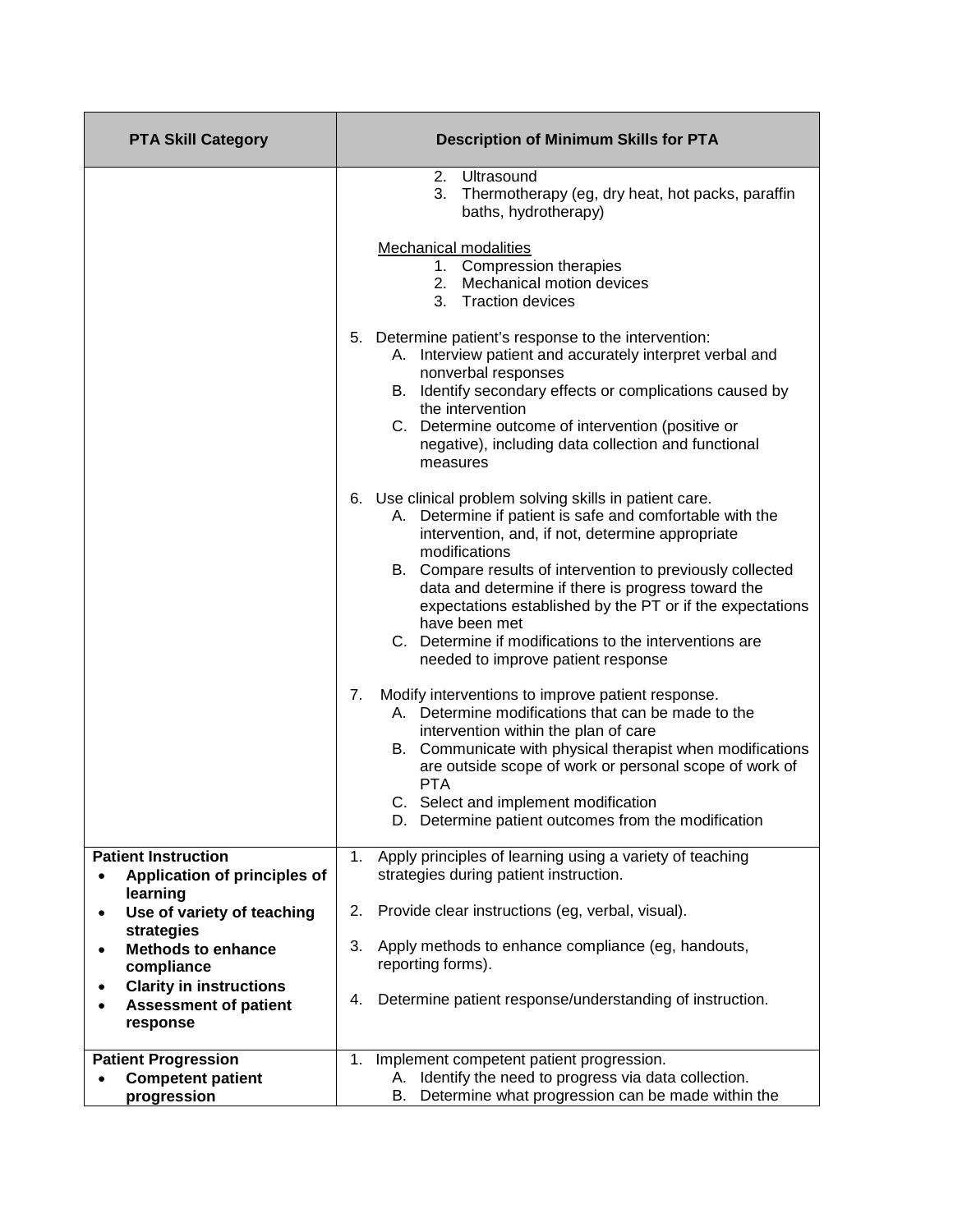| <b>PTA Skill Category</b>                                                                                                                                                                                                                                                                            | <b>Description of Minimum Skills for PTA</b>                                                                                                                                                                                                                                                                                                                                                                                                                                                                                                                                                                                                                                                                                                                                                                                                                                                                                                                                                                                                                                                                                                                                                                |
|------------------------------------------------------------------------------------------------------------------------------------------------------------------------------------------------------------------------------------------------------------------------------------------------------|-------------------------------------------------------------------------------------------------------------------------------------------------------------------------------------------------------------------------------------------------------------------------------------------------------------------------------------------------------------------------------------------------------------------------------------------------------------------------------------------------------------------------------------------------------------------------------------------------------------------------------------------------------------------------------------------------------------------------------------------------------------------------------------------------------------------------------------------------------------------------------------------------------------------------------------------------------------------------------------------------------------------------------------------------------------------------------------------------------------------------------------------------------------------------------------------------------------|
| <b>Communication of</b><br>$\bullet$<br>pertinent information<br><b>Relationship of</b><br>$\bullet$<br>psychosocial factors to<br>progress<br><b>Clinical problem solving</b>                                                                                                                       | plan of care.<br>C. Identify possible progressions that will continue to<br>advance patient response.<br>D. Select and implement the progression of the<br>intervention.<br>E. Determine outcomes of the intervention.<br>2. Communicate pertinent information.<br>A. Identify changes in patient response due to intervention.<br>B. Describe adjustments to intervention within plan of care.<br>C. Describe response to change in intervention.<br>Recognize when other variables (psychological, social,<br>3.<br>cultural, etc.) appear to be affecting the patient's progression<br>with the intervention.                                                                                                                                                                                                                                                                                                                                                                                                                                                                                                                                                                                            |
|                                                                                                                                                                                                                                                                                                      | 4.<br>Determine if patient is progressing toward goals in plan of<br>care. If no, determine if modifications made to the intervention<br>are required to improve patient response.                                                                                                                                                                                                                                                                                                                                                                                                                                                                                                                                                                                                                                                                                                                                                                                                                                                                                                                                                                                                                          |
| <b>Data Collection</b><br><b>Competent data collection</b><br>$\bullet$<br><b>Interview skills</b><br>$\bullet$<br><b>Accurate and timely</b><br>٠<br><b>Clinical problem solving</b><br>٠<br>Ability to modify<br>$\bullet$<br>techniques<br><b>Documentation and</b><br>$\bullet$<br>communication | Provide accurate, reproducible, safe, valid, and timely<br>1.<br>collection and documentation of data to measure the patient's<br>medical status and/or progress within the intervention as<br>indicated in the following categories:<br>Anthropometric characteristics<br>1. Measure body dimensions (eg, height, weight,<br>girth, limb length).<br>Arousal, attention, and cognition<br>1. Determine level of orientation to situation, time,<br>place, and person.<br>2. Determine patient's ability to process commands.<br>Determine level of arousal (lethargic, alert,<br>3.<br>agitated).<br>Test patient's recall ability (eg, short term and long<br>4.<br>term memory).<br><b>Assistive and adaptive devices</b><br>1. Measure for assistive or adaptive devices and<br>equipment.<br>2. Determine components, alignments and fit of<br>device and equipment.<br>Determine patient's safety while using the device.<br>3.<br>4. Monitor patient's response to the use of the<br>device.<br>5. Check patient or caregiver's ability to care for<br>device and equipment (maintenance, adjustment,<br>cleaning).<br><b>Body mechanics</b><br>Determine patient's ability to use proper body<br>1. |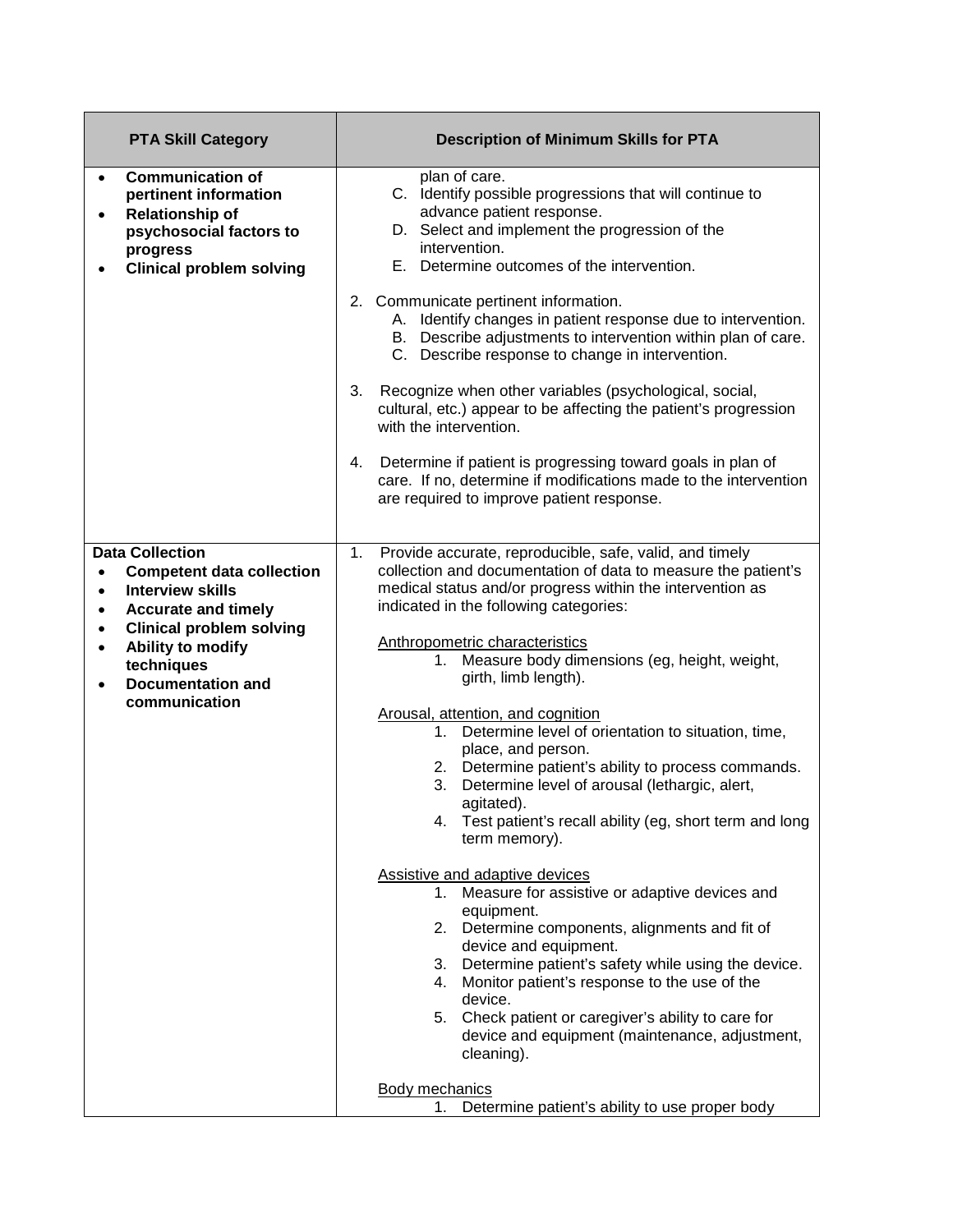| <b>PTA Skill Category</b> | <b>Description of Minimum Skills for PTA</b>                                                                                                                                                                                                                                                                                                                                                                                                                                                                                                                                                                                            |
|---------------------------|-----------------------------------------------------------------------------------------------------------------------------------------------------------------------------------------------------------------------------------------------------------------------------------------------------------------------------------------------------------------------------------------------------------------------------------------------------------------------------------------------------------------------------------------------------------------------------------------------------------------------------------------|
|                           | mechanics during functional activity.                                                                                                                                                                                                                                                                                                                                                                                                                                                                                                                                                                                                   |
|                           | Environmental barriers, self-care, and home management<br>Identify potential safety barriers.<br>1.<br>Identify potential environmental barriers.<br>2.<br>3. Identify potential physical barriers.<br>4. Determine ability to perform bed mobility and<br>transfers safely in the context of self-care home<br>management.                                                                                                                                                                                                                                                                                                             |
|                           | Gait, locomotion, and balance<br>1. Determine patient's safety while engaged in gait,<br>locomotion, balance, and mobility.<br>2. Measure patient's progress with gait, locomotion,<br>balance, and mobility, including use of standard<br>tests.<br>3. Describes gait deviations and their effect on gait<br>and locomotion.                                                                                                                                                                                                                                                                                                           |
|                           | <b>Integumentary integrity</b><br>Identify activities, positioning, and postures that<br>1.<br>may produce or relieve trauma to the skin.<br>2. Identify devices and equipment that may produce<br>or relieve trauma to the skin.<br>3. Observe and describe skin characteristics (eg,<br>blistering, continuity of skin color, dermatitis, hair<br>growth, mobility, nail growth, sensation,<br>temperature, texture, and turgor).<br>4. Observe and describe changes in skin integrity,<br>such as presence of wound, blister, incision,<br>hematoma, etc.<br>5. Test for skin sensation and describe absent or<br>altered sensation. |
|                           | Muscle function<br>Perform manual muscle testing.<br>1.<br>Observe the presence or absence of muscle<br>2.<br>mass.<br>Describe changes in muscle tone.<br>3.                                                                                                                                                                                                                                                                                                                                                                                                                                                                           |
|                           | Neuromotor function<br>1. Identify the presence or absence of developmental<br>reflexes, associated reactions, or abnormal tone.<br>Identify performance of gross and fine motor skills.<br>2.                                                                                                                                                                                                                                                                                                                                                                                                                                          |
|                           | Orthotic and prosthetic devices and equipment<br>Check components, ensure alignment and fit of<br>1.<br>orthotic devices, braces, and/or splints.<br>Determine effectiveness of components (Is it<br>2.<br>working or not?), alignment, and fit of orthotic<br>devices, braces, and splints during functional                                                                                                                                                                                                                                                                                                                           |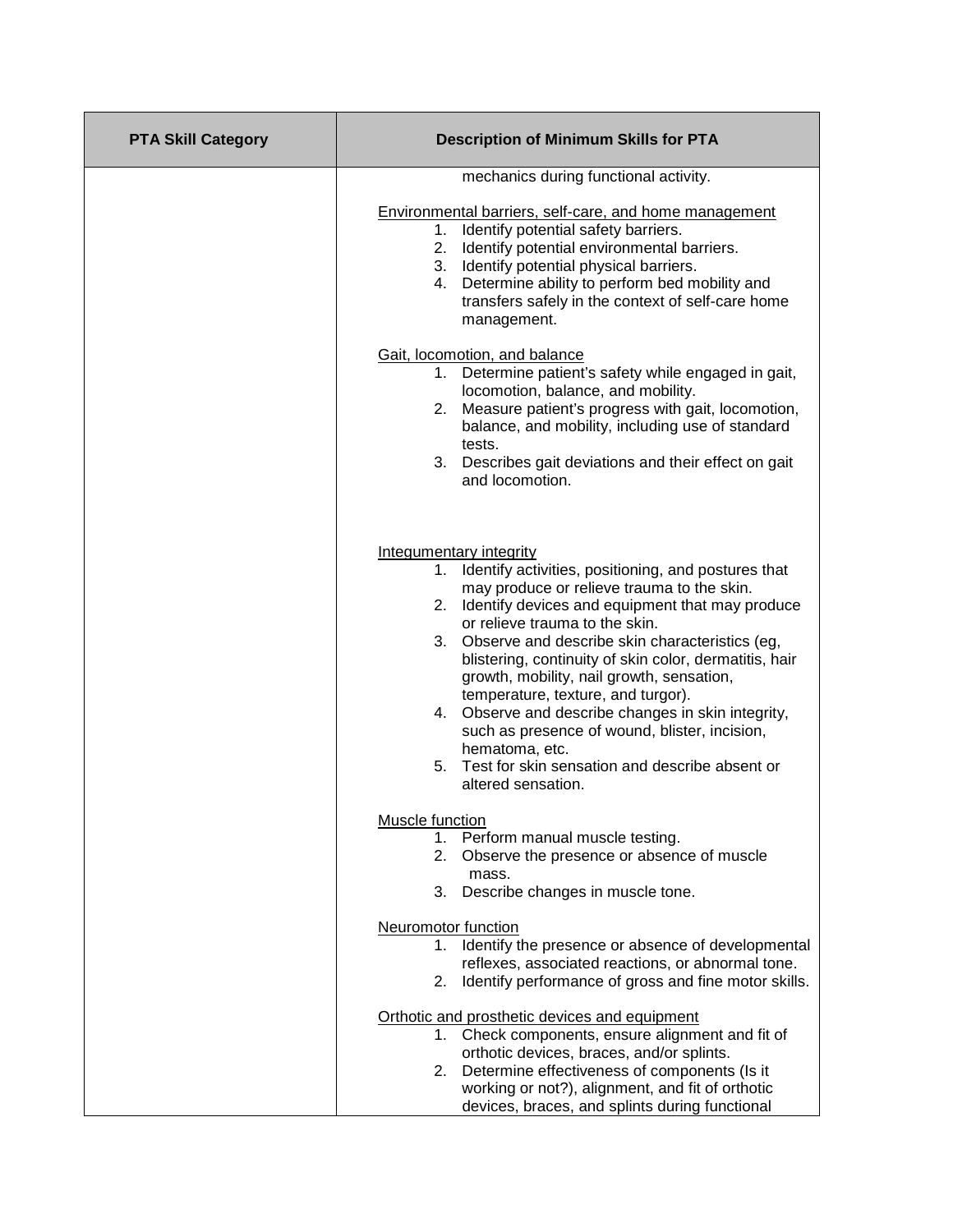| <b>PTA Skill Category</b>                                              | <b>Description of Minimum Skills for PTA</b>                                                                                                                                                                                                                                                                                                                                                    |
|------------------------------------------------------------------------|-------------------------------------------------------------------------------------------------------------------------------------------------------------------------------------------------------------------------------------------------------------------------------------------------------------------------------------------------------------------------------------------------|
|                                                                        | activities.<br>Determine patient/caregiver's ability to don/doff<br>3.<br>orthotic, device, brace, and/or splint.<br>Determine patient/caregiver's ability to care for<br>4.<br>orthotic device, brace, or splint (eg, maintenance,<br>adjustments, and cleaning).                                                                                                                              |
|                                                                        | <b>Pain</b><br>Define location and intensity of pain.<br>1.                                                                                                                                                                                                                                                                                                                                     |
|                                                                        | <b>Posture</b><br>Determine postural alignment and position (static<br>1.<br>and dynamic, symmetry, deviation from midline).                                                                                                                                                                                                                                                                    |
|                                                                        | Range of motion<br>1. Perform tests of joint active and passive<br>movement, muscle length, soft tissue extensibility,<br>tone and flexibility (goniometry, tape measure).<br>2. Describe functional range of motion.                                                                                                                                                                           |
|                                                                        | Sensory response<br>Perform tests of superficial sensation (coarse<br>1.<br>touch, light touch, cold, heat, pain, pressure,<br>and/or vibration).<br>2. Check peripheral nerve integrity (sensation,<br>strength).                                                                                                                                                                              |
|                                                                        | <b>Vital Signs</b><br>Monitor and determine cardiovascular function.<br>1.<br>(eg, peripheral pulses, blood pressure, heart rate)<br>2. Monitor and determine physiological responses to<br>position change (eg, orthostatic hypotension, skin<br>color, blood pressure, and heart rate).<br>Monitor and determine respiratory status (eg,<br>3.<br>pulse oximetry, rate, and rhythm, pattern). |
|                                                                        | Provide timely communication to the physical therapist<br>2.<br>regarding findings of data collection techniques.                                                                                                                                                                                                                                                                               |
|                                                                        | 3.<br>Recognize when intervention should not be provided or should<br>be modified due to change in patient status.                                                                                                                                                                                                                                                                              |
| <b>Documentation</b><br>Select relevant information<br><b>Accuracy</b> | Document in writing/electronically patient care using language<br>1.<br>that is accurate, complete, legible, timely, and consistent with<br>institutional, legal, and billing requirements.                                                                                                                                                                                                     |
| Ability to adapt                                                       | 2.<br>Use appropriate grammar, syntax, and punctuation in<br>communication.                                                                                                                                                                                                                                                                                                                     |
|                                                                        | 3.<br>Use appropriate terminology and institutionally approved<br>abbreviations.                                                                                                                                                                                                                                                                                                                |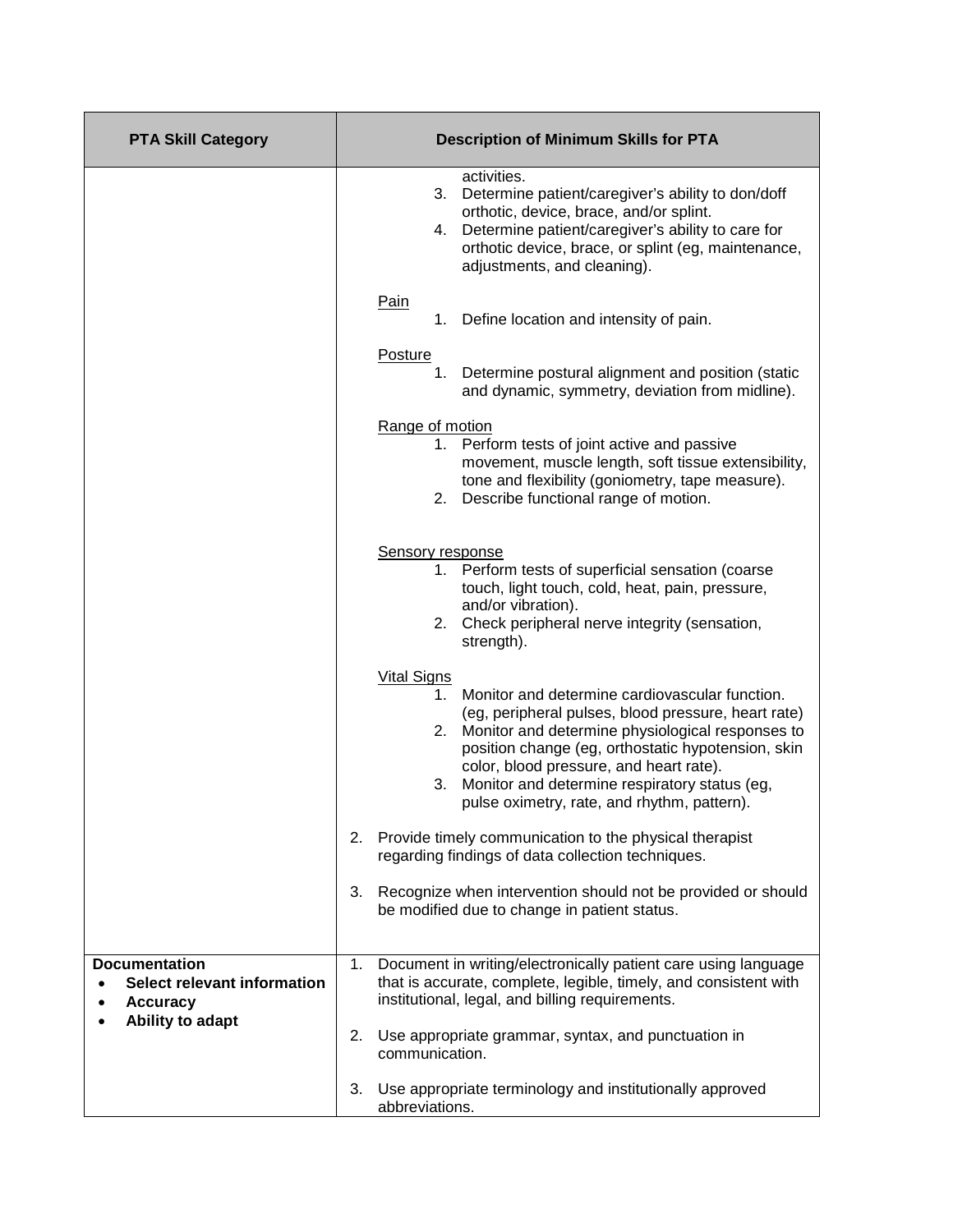| <b>PTA Skill Category</b>                                                                     | <b>Description of Minimum Skills for PTA</b>                                                                                                                                                                                                                              |
|-----------------------------------------------------------------------------------------------|---------------------------------------------------------------------------------------------------------------------------------------------------------------------------------------------------------------------------------------------------------------------------|
|                                                                                               | 4. Use an organized and logical framework to document care.                                                                                                                                                                                                               |
|                                                                                               | Identify and communicate with the physical therapist when<br>5.<br>further documentation is required.                                                                                                                                                                     |
| Safety, CPR, and Emergency<br><b>Procedures</b><br><b>Safety</b>                              | 1. Ensure safety of self and others in the provision of care in all<br>situations.                                                                                                                                                                                        |
| Initiate emergency<br>response system<br><b>CPR</b>                                           | Initiate and/or participate in emergency life support procedures<br>2.<br>(simulated or actual).                                                                                                                                                                          |
|                                                                                               | 3.<br>Initiate and/or participate in emergency response system<br>(simulated or actual).                                                                                                                                                                                  |
|                                                                                               | Maintain competency in CPR.<br>4.                                                                                                                                                                                                                                         |
|                                                                                               | Prepare and maintain a safe working environment for<br>5.<br>performing interventions (e.g. clear walkways, equipment<br>checks, etc.).                                                                                                                                   |
| <b>Healthcare Literature</b>                                                                  | 1. Reads and understands the healthcare literature.                                                                                                                                                                                                                       |
| <b>Education</b><br>a. Colleagues<br>b. Aides, volunteers, peers,<br>coworkers<br>c. Students | Instruct other members of the health care team, using<br>1.<br>established techniques, programs, and instructional materials,<br>commensurate with the learning characteristics of the<br>audience.<br>Educate colleagues and other health care professionals about<br>2. |
| <b>Community</b><br>d.                                                                        | the role, responsibilities, and academic preparation and scope<br>of work of the PTA.                                                                                                                                                                                     |
| <b>Resource Management</b>                                                                    | Follow legal and ethical requirements for direction and<br>1.<br>supervision of other support personnel.                                                                                                                                                                  |
| Human<br>Fiscal<br><b>Systems</b>                                                             | Select appropriate non-patient care activities to be directed to<br>2.<br>support personnel.                                                                                                                                                                              |
|                                                                                               | Identify and eliminate obstacles to completing patient related<br>3.<br>duties.                                                                                                                                                                                           |
|                                                                                               | Demonstrate efficient time management.<br>4.                                                                                                                                                                                                                              |
|                                                                                               | Provide accurate and timely information for billing and<br>5.<br>reimbursement purposes.                                                                                                                                                                                  |
|                                                                                               | Adhere to legal/ethical requirements, including billing.<br>6.                                                                                                                                                                                                            |
|                                                                                               | Maintain and use physical therapy equipment effectively.<br>7.                                                                                                                                                                                                            |
| <b>Behavioral Expectations:</b>                                                               | Accountability                                                                                                                                                                                                                                                            |
| <b>Accountability</b><br>а.                                                                   | Adhere to federal and state legal practice standards and<br>1.                                                                                                                                                                                                            |
| <b>Altruism</b><br>b.                                                                         | institutional regulations related to patient care and fiscal                                                                                                                                                                                                              |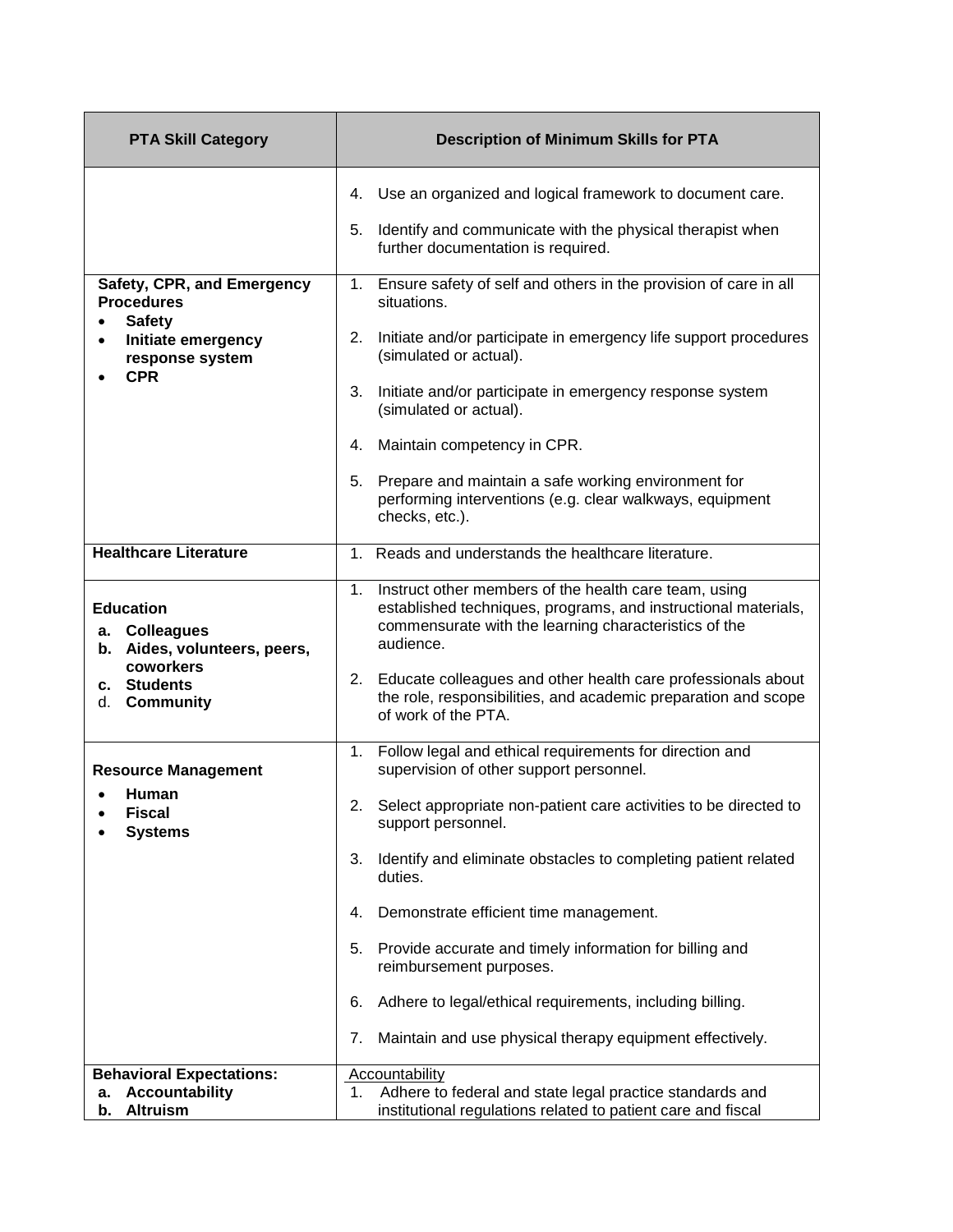| <b>PTA Skill Category</b>                                                                                      | <b>Description of Minimum Skills for PTA</b>                                                                                                                                                        |
|----------------------------------------------------------------------------------------------------------------|-----------------------------------------------------------------------------------------------------------------------------------------------------------------------------------------------------|
| <b>Compassion and Caring</b><br>c.                                                                             | management.                                                                                                                                                                                         |
| <b>Cultural Competence</b><br>d.<br><b>Duty</b><br>е.<br>Integrity<br>f.<br><b>Social Responsibility</b><br>g. | 2.<br>Act in a manner consistent with the Standards of Ethical<br>Conduct for the Physical Therapist Assistant and Guide for<br>Conduct of the Physical Therapist Assistant.                        |
|                                                                                                                | 3.<br>Change behavior in response to understanding the<br>consequences (positive and negative) of the physical therapist<br>assistant's actions.                                                    |
|                                                                                                                | Altruism<br>1. Place the patient's/client's needs above the physical therapist<br>assistant's self-interests.                                                                                       |
|                                                                                                                | Compassion and caring<br>Exhibit compassion, caring, and empathy in providing services<br>1.<br>to patients; promote active involvement of the patient in his or<br>her care.                       |
|                                                                                                                | <b>Cultural competence</b><br>Identify, respect, and act with consideration for the patient's<br>1.<br>differences, values, preferences, and expressed needs in all<br>physical therapy activities. |
|                                                                                                                | Duty<br>1. Describe and respect the physical therapists' and other team<br>members' expertise, background, knowledge, and values.                                                                   |
|                                                                                                                | Demonstrate reliability in meeting normal job responsibilities<br>2.<br>(eg, attendance, punctuality, following direction).                                                                         |
|                                                                                                                | Preserve the safety, security, privacy, and confidentiality of<br>3.<br>individuals.                                                                                                                |
|                                                                                                                | Recognize and report when signs of abuse/neglect are present.<br>4.                                                                                                                                 |
|                                                                                                                | Actively promote physical therapy.<br>5.                                                                                                                                                            |
|                                                                                                                | Integrity<br>Demonstrate integrity in all interactions.<br>1.                                                                                                                                       |
|                                                                                                                | Maintain professional relationships with all persons.<br>2.                                                                                                                                         |
|                                                                                                                | <b>Social Responsibility</b><br>Analyze work performance and behaviors and seek<br>1.<br>assistance for improvement as needed.                                                                      |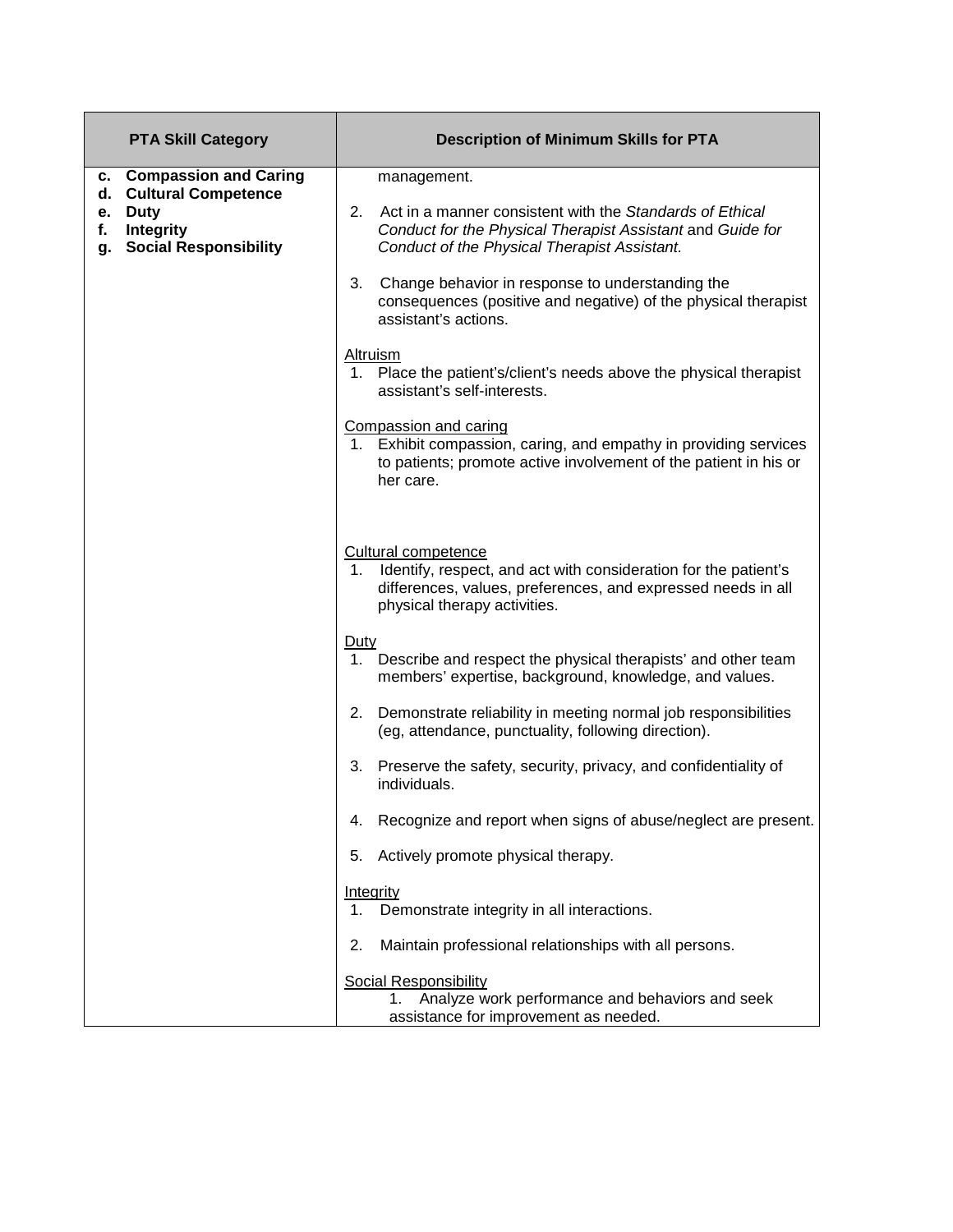| <b>PTA Skill Category</b>                        | <b>Description of Minimum Skills for PTA</b>                                                                                                                                                                                        |
|--------------------------------------------------|-------------------------------------------------------------------------------------------------------------------------------------------------------------------------------------------------------------------------------------|
| Communication                                    | Interpersonal Communication<br>Develop rapport with patients/clients and others to promote<br>1.<br>confidence.                                                                                                                     |
|                                                  | 2.<br>Actively listen and display sensitivity to the needs of others.                                                                                                                                                               |
|                                                  | 3.<br>Ask questions in a manner that elicits needed responses.                                                                                                                                                                      |
|                                                  | Modify communication to meet the needs of the audience,<br>4.<br>demonstrating respect for the knowledge and experience of<br>others.                                                                                               |
|                                                  | 5.<br>Demonstrate congruence between verbal and non-verbal<br>messages.                                                                                                                                                             |
|                                                  | 6.<br>Recognize when communication with the physical therapist is<br>indicated.                                                                                                                                                     |
|                                                  | Initiate and complete verbal and written communication with the<br>7.<br>physical therapist in a timely manner.                                                                                                                     |
|                                                  | Ensure ongoing communication with the physical therapist for<br>8.<br>optimal patient care.                                                                                                                                         |
|                                                  | Recognize role and participate appropriately in communicating<br>9.<br>patient status and progress within the health care team.                                                                                                     |
|                                                  | <b>Conflict Management/Negotiation</b><br>Recognize potential for conflict.<br>1.                                                                                                                                                   |
|                                                  | 2.<br>Implement strategies to prevent and/or resolve conflict.                                                                                                                                                                      |
|                                                  | 3.<br>Seek resources to resolve conflict when necessary.                                                                                                                                                                            |
| Promotion of Health, Wellness,<br>and Prevention | 1.<br>Demonstrate health promoting behaviors.                                                                                                                                                                                       |
|                                                  | 2. Recognize opportunities to educate the public or patients<br>about issues of health, wellness, and prevention (eg, benefits<br>of exercise, prevention of falls, etc.) and communicate<br>opportunity to the physical therapist. |
|                                                  | Educate the public or patients about issues of health,<br>3.<br>wellness, and prevention (eg, benefits of exercise, prevention<br>of falls, etc.).                                                                                  |
|                                                  | Recognize patient indicators of willingness to change health<br>4.<br>behaviors and communicate to the physical therapist.                                                                                                          |
| <b>Career Development</b>                        | Engage in self-assessment.<br>1.                                                                                                                                                                                                    |
|                                                  | 2.<br>Identify individual learning needs to enhance role in the<br>profession.                                                                                                                                                      |